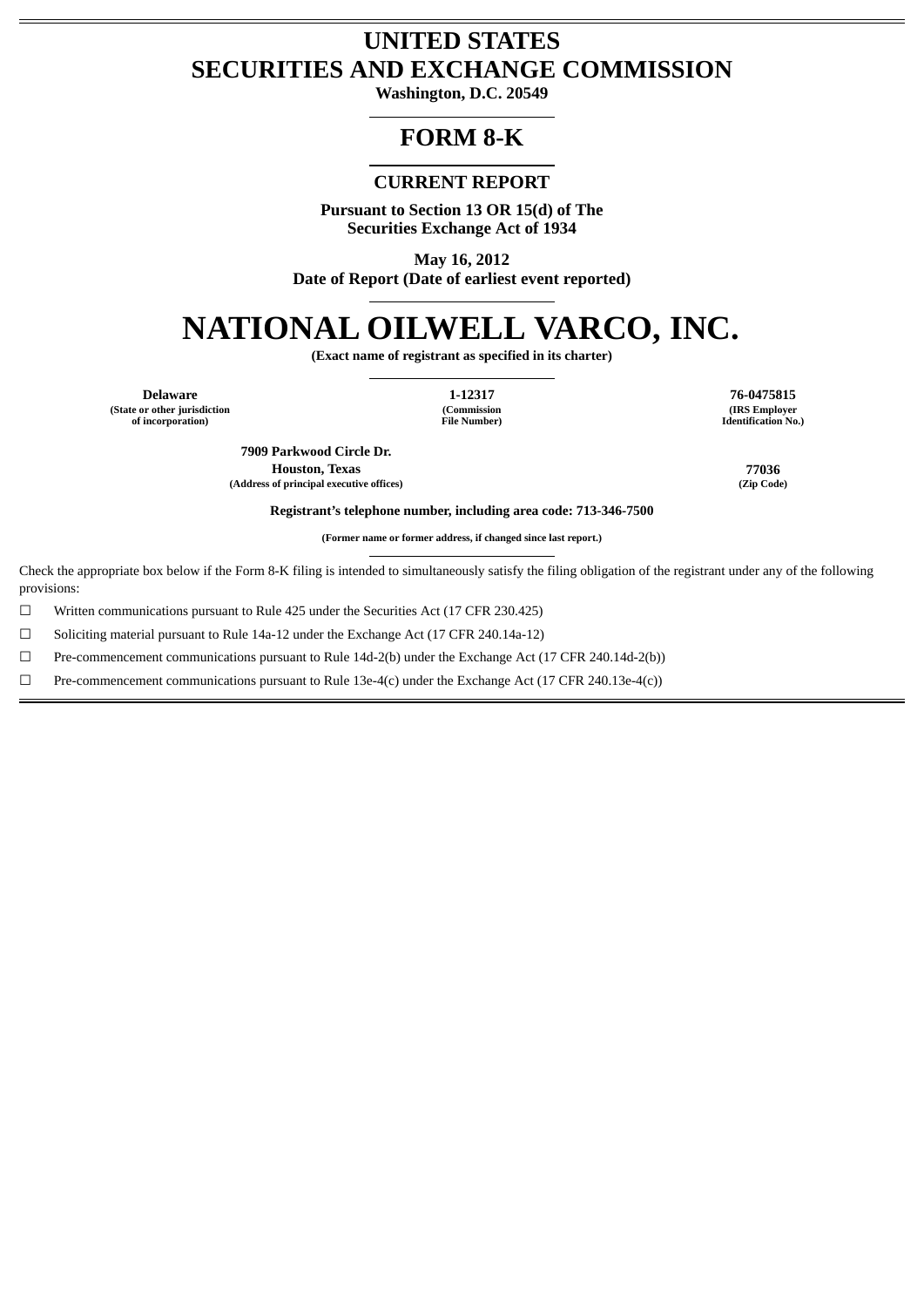#### **Item 5.07 Submission of Matters to a Vote of Security Holders**

On May 16, 2012, National Oilwell Varco, Inc. (the "Company") held its Annual Meeting of Stockholders where the following matters were voted upon and approved by the Company's stockholders:

1. the election of three members to the Board of Directors;

2. the ratification of the appointment of Ernst & Young LLP as the Company's independent auditors for 2012;

3. the approval, on an advisory basis, of the compensation of our named executive officers;

The stockholder proposal presented at the Company's Annual Meeting of Stockholders was not approved by the Company's stockholders.

The following is a summary of the voting results for each matter presented to the Company's stockholders:

|                           | <b>FOR</b>  | <b>AGAINST</b> | <b>ABSTAIN</b> | BROKER<br><b>NON-VOTES</b> |
|---------------------------|-------------|----------------|----------------|----------------------------|
| 1. Election of directors: |             |                |                |                            |
| Merrill A. Miller, Jr.    | 325.527.758 | 18,736,069     | 297,004        | 23,783,851                 |
| Greg L. Armstrong         | 332.684.896 | 11.699.578     | 176.357        | 23,783,851                 |
| David D. Harrison         | 334.616.937 | 9.766.442      | 177.452        | 23,783,851                 |

**BROKER**

The three directors nominated by the Board of Directors were re-elected to serve one-year terms expiring in 2013. There were no nominees to office other than the directors elected.

|                                                                                                           | <b>FOR</b>                | <b>AGAINST</b>                | <b>ABSTAIN</b>               | <b>BROKER</b><br><b>NON-VOTES</b>               |
|-----------------------------------------------------------------------------------------------------------|---------------------------|-------------------------------|------------------------------|-------------------------------------------------|
| 2. Ratification of the appointment of Ernst & Young LLP as the Company's<br>independent auditors for 2012 | 356,722,192               | 10,963,950                    | 658,540                      | $\overline{0}$                                  |
|                                                                                                           |                           |                               |                              |                                                 |
| 3. Approval of the compensation of the Company's named executive officers                                 | <b>FOR</b><br>330,622,488 | <b>AGAINST</b><br>13,101,045  | <b>ABSTAIN</b><br>837,298    | <b>BROKER</b><br><b>NON-VOTES</b><br>23,783,851 |
| 4. Stockholder Proposal                                                                                   | <b>FOR</b><br>97,237,132  | <b>AGAINST</b><br>189,874,600 | <b>ABSTAIN</b><br>57,449,099 | <b>BROKER</b><br><b>NON-VOTES</b><br>23,783,851 |
|                                                                                                           |                           |                               |                              |                                                 |

2